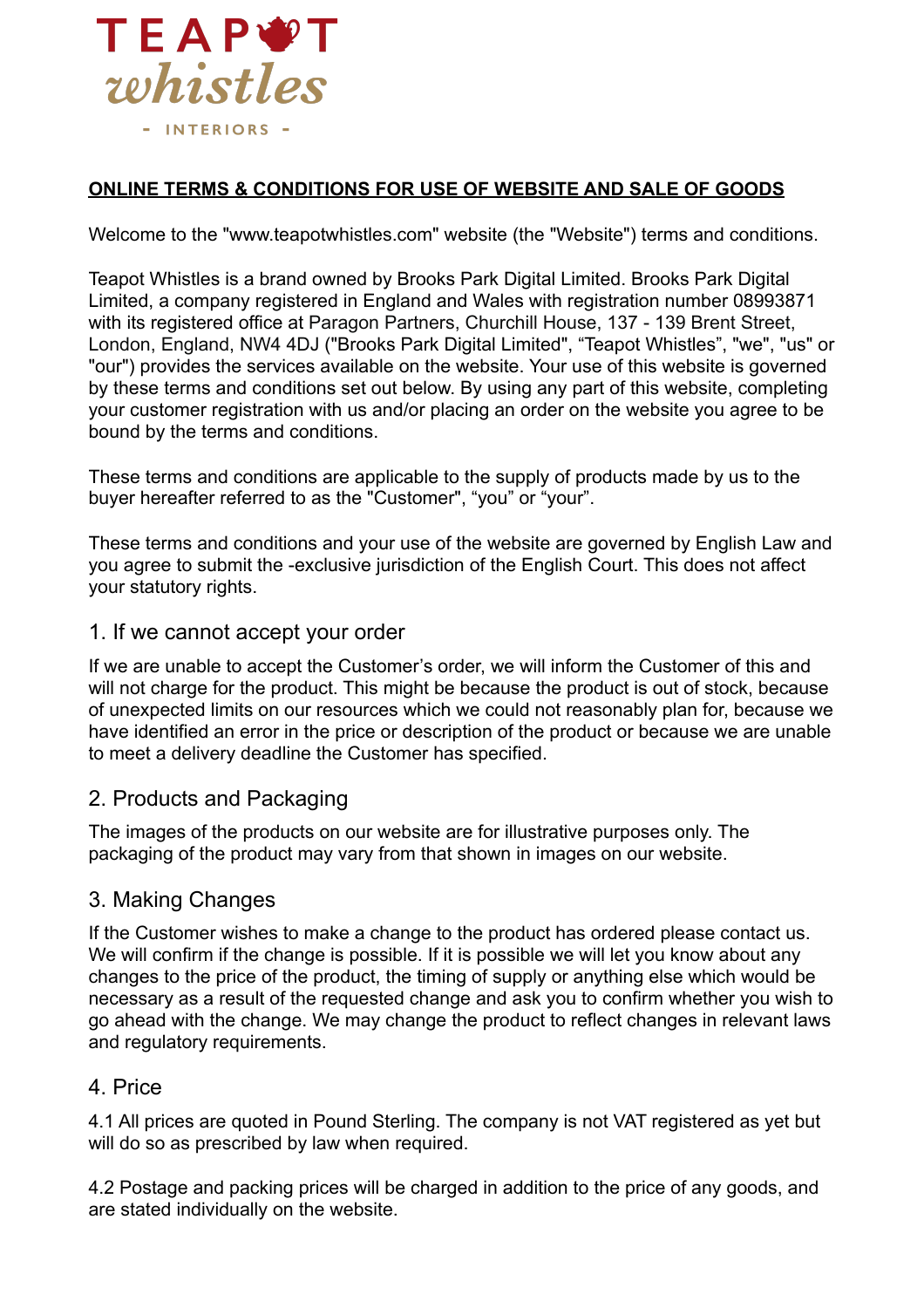# 5. Payment

Online payment will be provided in a secure environment. Payments must be made in Pound Sterling, through PayPal.

# 6. Passing of Property

We will retain ownership of the goods until full payment has been made and funds have cleared.

# 7. Passing of risk

The risk in the goods will pass to the Customer on delivery.

# 8. Delivery

8.1. We will deliver the products to you as soon as reasonably possible and in any event within 90 days after the day on which we accept your order, if you are a consumer.

8.2. If our supply of the products is delayed by an event outside our control then we will contact you as soon as possible and we will take steps to minimise the effect of the delay. Provided we do this we will not be liable for delays caused by the event, but if there is a risk of substantial delay, you may contact us to end the contract and receive a refund for any products you have paid for but not received.

8.3. UK mainland delivery: Recorded delivery, Monday to Friday only. Please allow at least 5 working days.

8.4. Overseas and non-mainland UK delivery: Postage is charged at cost. Delivery times may vary. See clause 11.

# 9. Cancellations & Returns

### Non Faulty Products

9.1 At Brooks Park Digital Limited, we want you to be happy with every purchase you make with us. If for any reason you aren't completely satisfied or you change your mind, you may return any product in its original condition for a full refund or replacement (as appropriate) within 14 days. Original condition means that there are no tears or marks on the product and the product's packaging has not been used, marked or damaged and the product is in a re-saleable condition.

### 9.2 Faulty Products/Other rights to return

9.2.1 In accordance with your statutory rights, you may return products :

9.2.1.1 where there has been an error in the price or description of the product ordered or they are otherwise not as described. Please note these are unique handmade products, so variations and slight imperfections may occur in products from time to time; or

9.2.1.2 the product is faulty (i.e. unsatisfactory quality).

9.2.2 You are entitled to a refund where the products are returned to us within 14 days of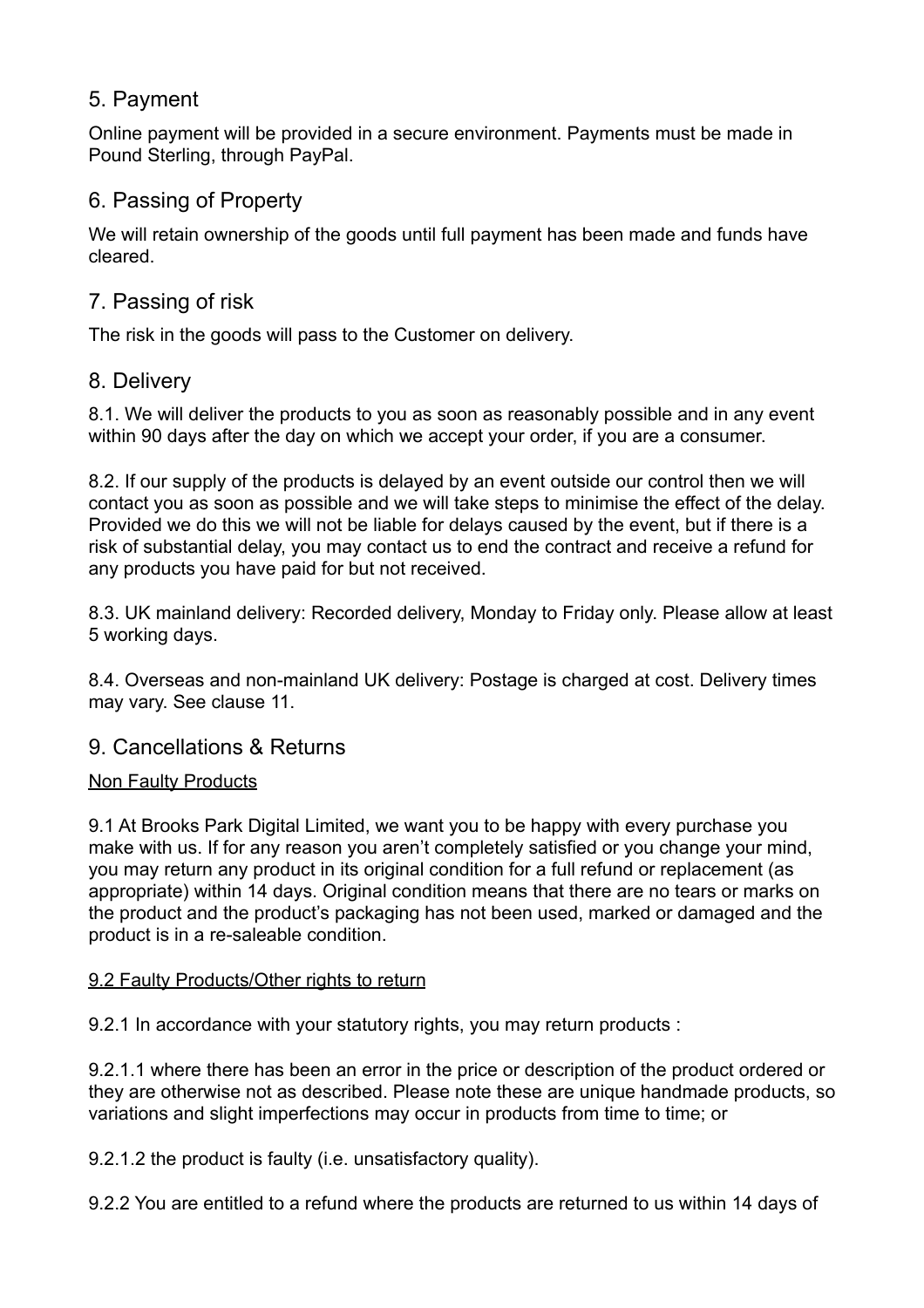purchase. After 14 days, refunds or replacements will be on a case-by-case basis only, and we retain the right of refusal without explanation.

#### All returns

9.3 Please enclose the following details with your returned products: Your Name Your Address Order Number Reason for return/exchange Proof of purchase

Alternatively, returns can be arranged via email to info@teapotwhistles.com

9.4 Please send your returned products to:

Customer Services Brooks Park Digital Limited 31 Standen Road London SW18 5TH

9.5 For non-faulty products, you must arrange for and pay the costs of returning the products to us. If you are returning a faulty or damaged product(s), we will refund the cost of returning your order provided that you supply us with a delivery receipt.

9.6 Please ensure that the package is wrapped securely and for your protection we recommend that you use a recorded delivery service as we cannot accept liability for goods lost in transit.

9.7 If you require a refund we will refund the price paid by you for the products within fourteen (14) days of receiving your returned products.

9.8 Products purchased as a set can only be returned as a complete set, not as individual items.

9.9 Products given as a gift can only be returned by the original purchaser.

9.10 When returning goods which you bought using a discount or offer, we will adjust the refund accordingly if you fall below the discount/offer threshold, as that discount or offer will no longer apply.

9.11 Please note that if you made your purchase through a retail location, please return to the place of purchase. Any return will need to be made in accordance with the returns/ cancellation policy of the relevant retailer and should not be returned directly to us.

### 10. Our Liability

10.1 If we fail to comply with these terms, we are responsible for loss or damage you suffer that is a foreseeable result of our breaking this contract or our failing to use reasonable care and skill, but we are not responsible for any loss or damage that is not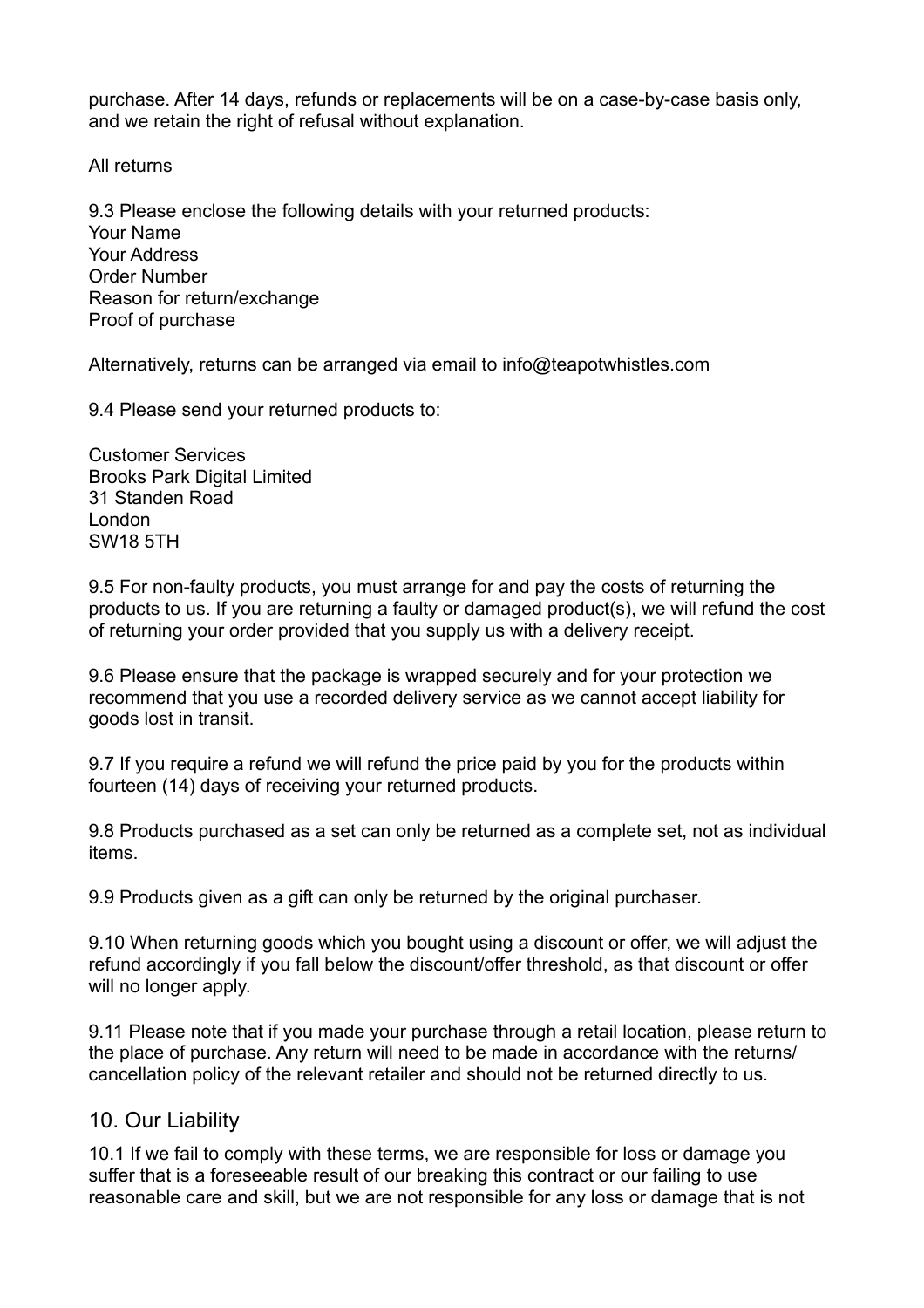foreseeable. Loss or damage is foreseeable if either it is obvious that it will happen or if, at the time the contract was made, both we and you knew it might happen, for example, if you discussed it with us during the sales process.

10.2. If you are a consumer we only supply the products for domestic and private use.

10.3. If the Customer is a business, our total liability for all other losses arising under or in connection with any contract between us, whether in contract, tort (including negligence), breach of statutory duty, or otherwise, shall be limited to 100 per cent of the total sums paid by the Customer for products under such contract.

## 11. International Customer

Customers from outside the UK can only pay by Paypal or bank transfer and must pay in Pound Sterling unless otherwise specified. If you are experiencing difficulty please contact info@teapotwhistles.com. All other terms and conditions apply.

## 12. Complaints

If you wish to complain about any matter in respect of the goods please contact Customer Services on info@teapotwhistles.com

## 13. Third Party Links

We will not be responsible or liable for your use of any other websites which may be accessed via links within this website. We do not control these websites and is not responsible for their content. Any such links are provided merely as a service to users and their inclusion does not constitute an endorsement by or affiliation with us.

### 14. General

14.1. While Brooks Park Digital Limited uses reasonable endeavours to ensure that the information on this website is accurate and up to date, it does not give any warranty as to its accuracy or completeness and Brooks Park Digital Limited will not be responsible for any errors or omissions or for the results arising from the use of such information.

14.2. While Brooks Park Digital Limited takes all reasonable steps to ensure a fast and reliable service, it does not guarantee that your use of this website will be interruption or error free and will not be responsible for any disruption, loss of or corruption of any material in transit, or loss of or corruption of material or data when downloaded onto any computer system.

14.3. We may transfer our rights and obligations under these terms to another organisation. We will always tell you in writing if this happens and we will ensure that the transfer will not affect your rights under the contract.

14.4. You may only transfer your rights or your obligations under these terms to another person if we agree to this in writing. We may not agree if there is a likelihood of breach of contract if that occurs.

14.5. This contract is between the customer and us. No other person shall have any rights to enforce any of its terms. Neither of us will need to get the agreement of any other person in order to end the contract or make any changes to these terms.